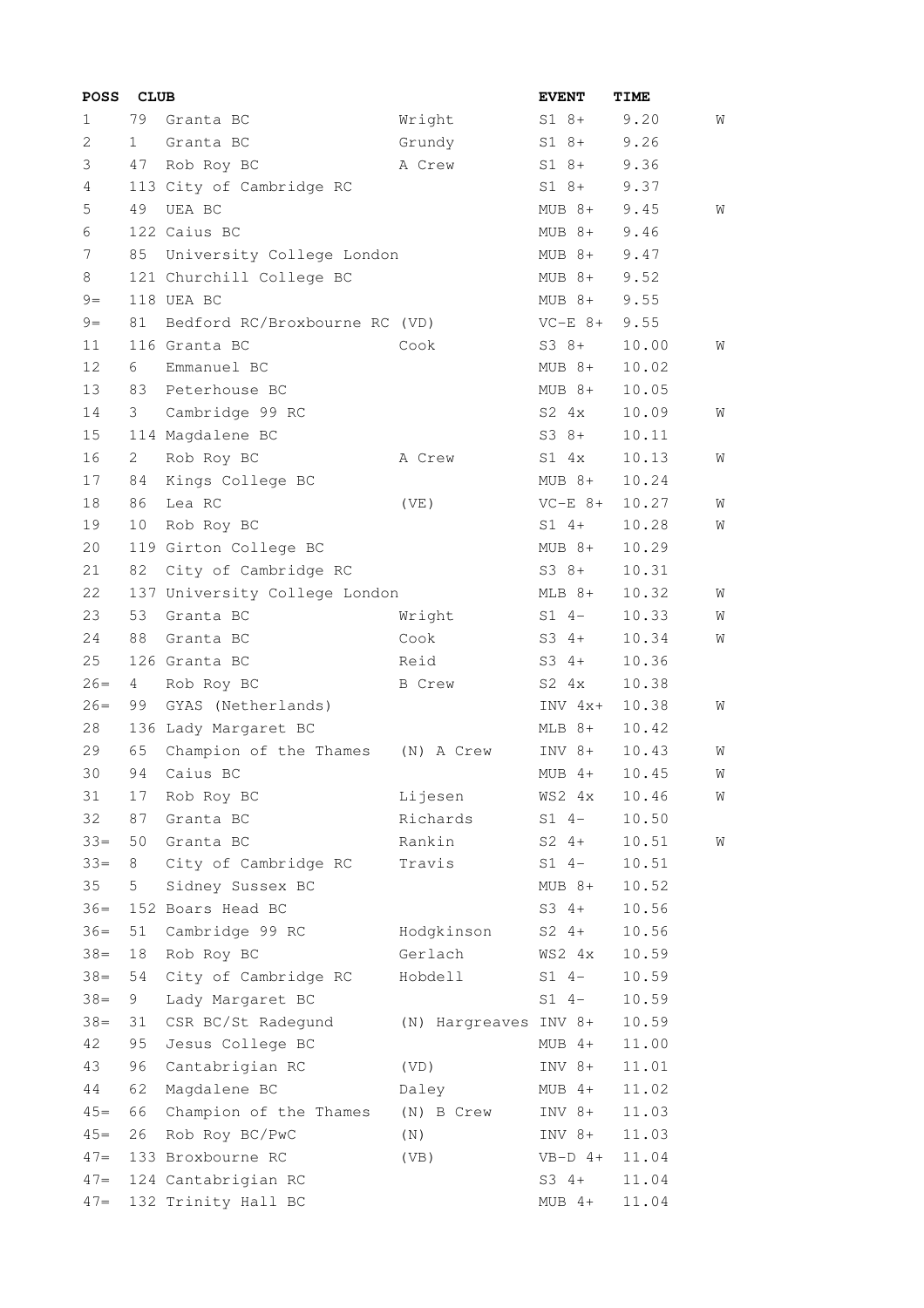| 50     |    | 123 Rob Roy BC/Leys School      | (J)                  | $S2 \quad 4x$ | 11.06 |   |
|--------|----|---------------------------------|----------------------|---------------|-------|---|
| $51 -$ | 14 | CUWBC                           | Billings             | WS1 8+        | 11.07 | W |
| $51 =$ |    | 199 Gyas (Netherlands)          |                      | $MUB$ 4+      | 11.07 |   |
| $53=$  | 64 | Kings College BC                |                      | $MUB$ 4+      | 11.09 |   |
| $53=$  | 90 | Rob Roy BC                      |                      | WS1 8+        | 11.09 |   |
| $53=$  | 28 | X-Press BC                      | (N) Biggles          | $INV 8+$      | 11.09 |   |
| 56     | 52 | Cambridge 99 RC                 | Thompson             | $S2 4+$       | 11.12 |   |
| $57=$  |    | 127 Rob Roy BC                  |                      | WS3 8+        | 11.14 | W |
| $57 =$ |    | 125 Rob Roy BC                  |                      | $S3 4+$       | 11.14 |   |
| 59     | 57 | <b>CUWBC</b>                    | Billings             | WS3 8+        | 11.17 |   |
| 60     | 15 | <b>CUWBC</b>                    | Pontin               | WS1 8+        | 11.20 |   |
| $61 =$ | 29 | Champion of the Thames          | (V)                  | $INV 8+$      | 11.21 |   |
| $61 =$ | 58 | CUWBC                           | Pontin               | WS3 8+        | 11.21 |   |
| 63     |    | 120 Pembroke Coll/Darwin Coll   |                      | $MUB 8+$      | 11.23 |   |
| 64     |    | 102 St Neots RC                 | (N)                  | $INV 4+$      | 11.25 | W |
| $65=$  |    | 151 Boars Head BC               |                      | $S1 4+$       | 11.27 |   |
| $65=$  | 32 | Bedford RC/Broxboune RC         | (VD)                 | $VB-D$ 4+     | 11.27 | W |
| $65=$  | 56 | City of Cambridge RC            | Simon                | $S3 4+$       | 11.27 |   |
| 68     |    | 128 Gonville BC                 |                      | WS3 8+        | 11.28 |   |
| $69=$  |    | 117 Rob Roy BC                  | Stuart-MenteathS1 4x |               | 11.29 |   |
| $69=$  | 60 | Rob Roy BC                      | Simpson              | WS2 4x        | 11.29 |   |
| 71     | 27 | St Ives RC                      |                      | INV 8+        | 11.30 |   |
| 72     | 70 | 1st and 3rd Trinity BC          | Colvin               | $MLB$ 4+      | 11.31 | W |
| $73=$  | 22 | Lady Margaret BC                |                      | MUB 4+        | 11.32 |   |
| $73=$  |    | 134 The Hornets BC              | (VC)                 | $VB-D$ 4+     | 11.32 |   |
| 75     | 67 | Lea RC                          | (VF)                 | $VE/F$ 4+     | 11.33 |   |
| 76     | 24 | 1st and 3rd Trinity BC          |                      | MUB 4+        | 11.36 |   |
| $77 =$ | 13 | Granta BC                       | Ransley              | $S3 \t4+$     | 11.37 |   |
| $77 =$ | 30 | X-Press BC                      | (VC) Raywood         | INV 8+        | 11.37 |   |
| 79     | 7  | Cambridge 99 RC                 | Matthews             | $S2 \t4+$     | 11.38 |   |
| $80 =$ | 21 | Magdalene BC                    | Reynolds             | $MUB$ 4+      | 11.41 |   |
| $80 =$ |    | 131 Clare BC                    |                      | $MUB$ 4+      | 11.41 |   |
| 82     |    | 141 Girton College BC           |                      | $WUB$ 8+      | 11.42 | W |
| $83 =$ | 68 | Caius BC                        |                      | $WUB$ 8+      | 11.44 |   |
| $83 =$ |    | 145 Jesus College BC            |                      | $MLB$ 4+      | 11.44 |   |
| $83 =$ | 20 |                                 | Stuart-MenteathS2 4x |               | 11.44 |   |
|        |    | Rob Roy BC<br>103 Broxbourne RC |                      |               |       |   |
| 86     |    |                                 | (VC)                 | WINV 8+       | 11.49 | W |
| 87     |    | 107 Magdalene BC                |                      | $MLB$ 4+      | 11.52 |   |
| 88     | 89 | Southampton ARC                 | (S4)                 | $S3 \t4+$     | 11.53 |   |
| 89     |    | 143 CSR BC                      | (N) Adderley         | $INV 8+$      | 11.54 |   |
| 90     | 61 | City of Cambridge RC            | Whitehead            | WS2 4x        | 11.56 |   |
| $91 =$ |    | 140 New Hall Boat Club          |                      | $WUB 8+$      | 11.58 |   |
| $91 =$ |    | 146 Trinity Hall BC             |                      | $MLB$ 4+      | 11.58 |   |
| $93 =$ | 19 | City of Cambridge RC            | Whitehead            | WS2 4x        | 12.00 |   |
| $93 =$ | 16 | Broxbourne RC                   |                      | WS3 8+        | 12.00 |   |
| $95 =$ | 42 | Lady Margaret BC                |                      | MLB 4+        | 12.01 |   |
| $95 =$ | 91 | Cantabrigian RC                 |                      | $WS3 8+$      | 12.01 |   |
| $97 =$ |    | 105 1st and 3rd Trinity BC      | Holland              | $MLB$ 4+      | 12.03 |   |
| $97 =$ |    | 129 Rob Roy BC                  | Weissblatt           | WS2 4x        | 12.03 |   |
| $99 =$ |    | 138 St Catharines College BC    |                      | WUB 8+        | 12.05 |   |